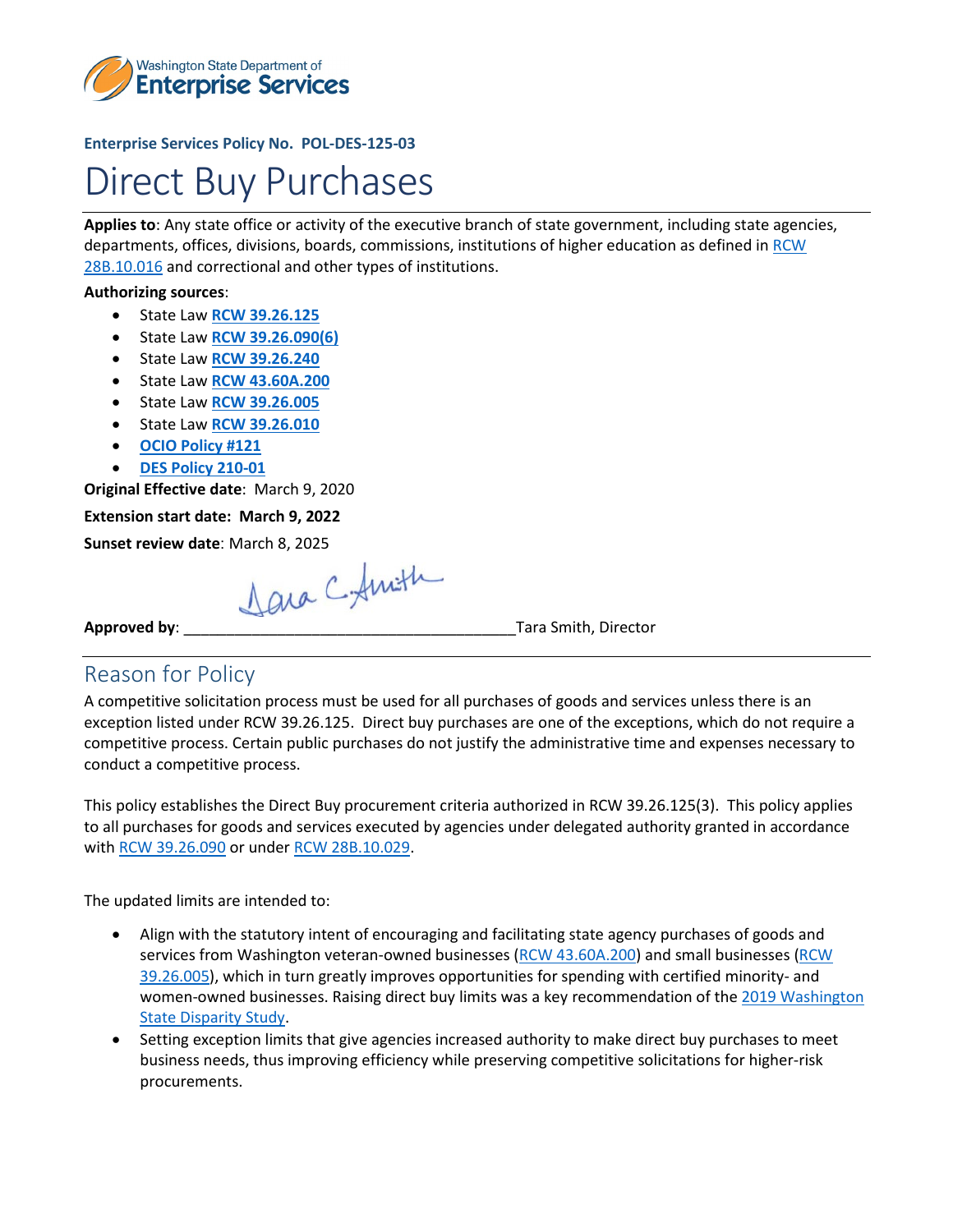## Policy

- 1. The following direct buy designations shall apply:
	- a. **Direct Buy Level 1:** \$30,000
	- b. **Direct Buy Level 2:** \$40,000 if the purchase is being made from a small business as defined by RCW 39.26.010(22); or from a certified veteran-owned business.
- 2. The following conditions apply to the direct buy Levels:
	- a. Purchases from a large business's e-commerce marketplace (e.g. Amazon) are only authorized for Direct Buy Level 1.
	- b. Direct Buy Levels include shipping and handling costs, but exclude taxes and finance charges.
	- c. Direct buy Levels apply on a per transaction basis (to each contract term or to each purchase event).
	- d. With regard to repetitive purchases, if an agency makes the same types of purchases over and over again, even if from different vendors, it should enter into a competitive procurement.
	- e. If any amendment causes the Direct Buy purchase to exceed the Direct Buy threshold, the amendment shall be competed.
	- f. If the Direct Buy Levels exceed the agency's delegated authority, then the agency must request additional delegation of authority from the DES Director.
	- g. Agencies shall use due diligence to determine that the price is reasonable based on experience and knowledge of the market.
	- h. Agencies must document that a vendor meets the qualifying criteria for a Direct Buy Level 2.
	- i. [DES' Protest Policy #DES-170-00](https://des.wa.gov/sites/default/files/public/documents/About/Procurement_reform/Policies/DES-170-00ComplaintsProtests.pdf) does not apply to Direct Buy purchases.
	- j. Advertising in Washington's Electronic Business Solution (WEBS) is not required.
- 3. Agencies must use existing DES master contracts or DES approved cooperative contracts unless they cannot justifiably satisfy agency needs as documented by the agency.
- 4. Agencies may not manipulate a purchase to have the purchase qualify as a Direct Buy purchase to avoid using a competitive process.
- 5. Agencies are encouraged to consider whether approaches such as unbundling and subcontracting may result in increased purchases from Washington small businesses, to include minority, women, and veteran owned businesses.
- 6. All applicable information technology related procurements must conform to the Office of Chief Information Officer (OCIO) Policy #121.
- 7. An agency's record of compliance with the Direct Buy policy will be a factor in an agency's risk assessment.
- 8. Agencies shall report Direct Buy purchases in accordance with [DES's Contract Reporting Policy #DES-210-01.](mailto:https://des.wa.gov/sites/default/files/public/documents/About/Procurement_reform/Policies/DES-210-01AgencyContractReporting.pdf?=c04df) DES may review Purchasing Card usage to identify additional Direct Buy purchasing activity.